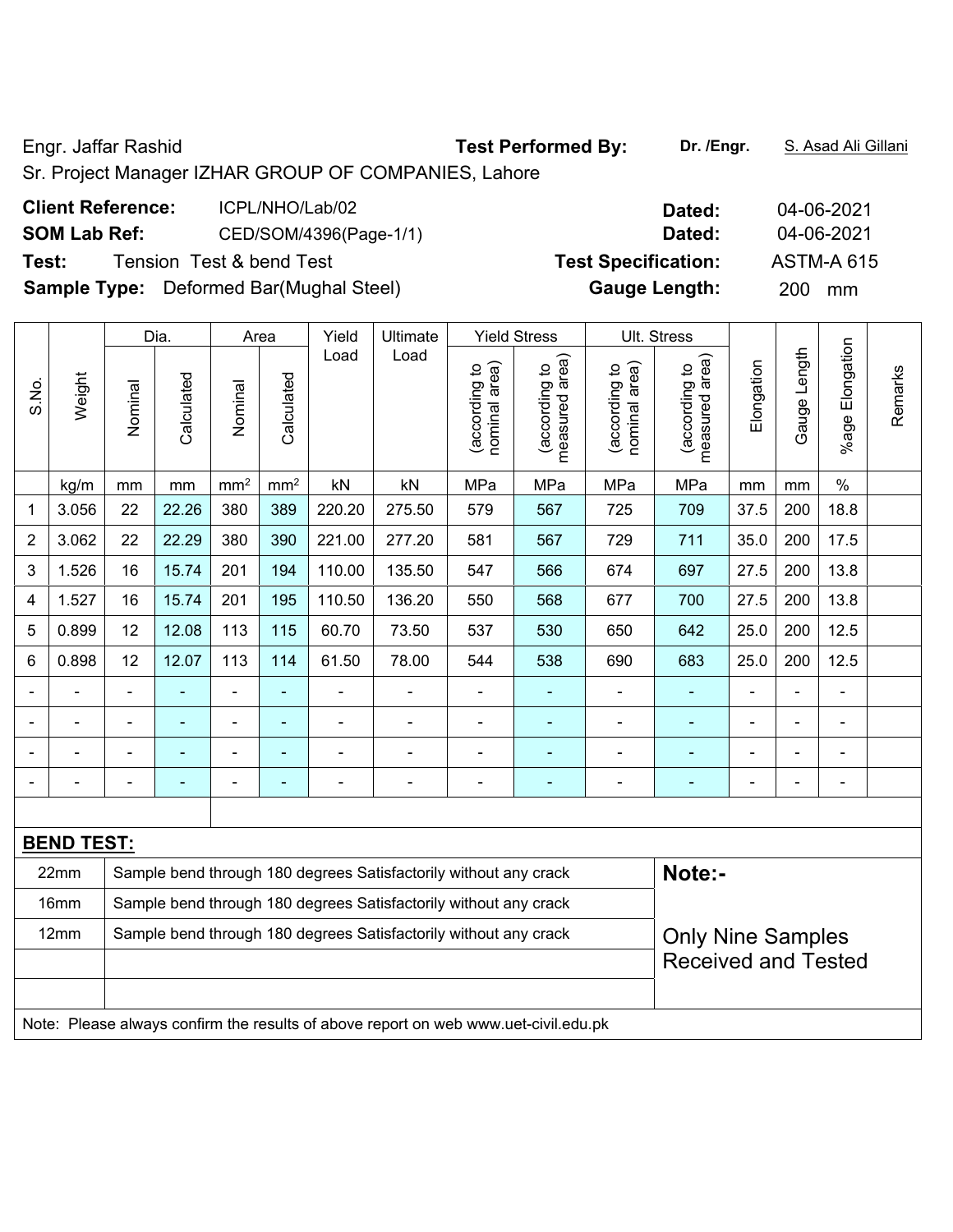Resident Engineer, **Test Performed By:** Dr. /Engr. Gillani PICIIP Sahiwal, NESPAK (Pvt) Ltd., 73-A W, Block Farid Town Sahiwal.

**Client Reference:** 3976/11/MT/Lot-1/88 **SOM Lab Ref:** 4395(Page-1/1) **Dated:** 28-05-2021 **Dated:** 04-06-2021 **Test:** Tension Test & Bend Test **Test Specification:** ASTM-A-615 **Gauge Length:** 8 inch **Sample Type:** Deformed Bar

|                |                                                                                     |                                                                  | Dia.           |                 | Area            | Yield | Ultimate                                                         |                                | <b>Yield Stress</b>             |                                | Ult. Stress                     |                          |                |                 |         |
|----------------|-------------------------------------------------------------------------------------|------------------------------------------------------------------|----------------|-----------------|-----------------|-------|------------------------------------------------------------------|--------------------------------|---------------------------------|--------------------------------|---------------------------------|--------------------------|----------------|-----------------|---------|
| S.No.          | Weight                                                                              | Nominal                                                          | Calculated     | Nominal         | Calculated      | Load  | Load                                                             | nominal area)<br>(according to | measured area)<br>(according to | nominal area)<br>(according to | measured area)<br>(according to | Elongation               | Gauge Length   | %age Elongation | Remarks |
|                | lb/ft                                                                               | $\#$                                                             | in             | in <sup>2</sup> | in <sup>2</sup> | Tons  | Tons                                                             | psi                            | psi                             | psi                            | psi                             | in                       | in             | $\%$            |         |
| 1              | 2.675                                                                               | 8                                                                | 1.000          | 0.79            | 0.786           | 24.84 | 33.89                                                            | 69350                          | 69710                           | 94620                          | 95110                           | 1.60                     | 8.0            | 20.0            |         |
| $\overline{2}$ | 2.676                                                                               | 8                                                                | 1.000          | 0.79            | 0.786           | 24.67 | 33.91                                                            | 68870                          | 69220                           | 94680                          | 95160                           | 1.30                     | 8.0            | 16.3            |         |
| 3              | 1.500                                                                               | 6                                                                | 0.749          | 0.44            | 0.441           | 12.81 | 18.03                                                            | 64230                          | 64080                           | 90390                          | 90180                           | 1.20                     | 8.0            | 15.0            |         |
| 4              | 1.496                                                                               | 6                                                                | 0.748          | 0.44            | 0.440           | 12.64 | 17.99                                                            | 63360                          | 63360                           | 90180                          | 90180                           | 1.30                     | 8.0            | 16.3            |         |
|                |                                                                                     |                                                                  |                | $\blacksquare$  |                 |       | $\blacksquare$                                                   |                                |                                 |                                | $\blacksquare$                  |                          |                | $\blacksquare$  |         |
|                |                                                                                     | ä,                                                               | $\blacksquare$ | ÷,              | ÷               | ä,    | $\qquad \qquad \blacksquare$                                     | $\blacksquare$                 | $\overline{\phantom{a}}$        | ÷,                             | ÷                               | $\overline{\phantom{a}}$ | ä,             | $\blacksquare$  |         |
|                |                                                                                     | $\blacksquare$                                                   | $\blacksquare$ | ÷,              | $\sim$          | ÷     | $\blacksquare$                                                   | $\blacksquare$                 | $\blacksquare$                  | $\blacksquare$                 | $\blacksquare$                  | $\blacksquare$           | $\blacksquare$ | $\blacksquare$  |         |
|                |                                                                                     | $\blacksquare$                                                   | ÷              | $\blacksquare$  |                 | ÷     | ÷,                                                               | $\blacksquare$                 |                                 | ÷                              | ÷                               | Ĭ.                       | $\blacksquare$ | $\blacksquare$  |         |
|                |                                                                                     | $\blacksquare$                                                   | $\blacksquare$ | $\blacksquare$  | $\blacksquare$  | ÷     | $\frac{1}{2}$                                                    | $\blacksquare$                 | $\overline{\phantom{a}}$        | $\blacksquare$                 | $\blacksquare$                  | $\blacksquare$           | ÷              | $\blacksquare$  |         |
|                |                                                                                     | Ē,                                                               |                |                 | ä,              |       | ÷                                                                |                                | $\blacksquare$                  |                                | $\blacksquare$                  |                          | ÷              | $\blacksquare$  |         |
|                |                                                                                     |                                                                  |                |                 |                 |       |                                                                  |                                |                                 |                                |                                 |                          |                |                 |         |
|                | <b>BEND TEST:</b>                                                                   |                                                                  |                |                 |                 |       |                                                                  |                                |                                 |                                |                                 |                          |                |                 |         |
|                | #8                                                                                  |                                                                  |                |                 |                 |       | Sample bend through 180 degrees Satisfactorily without any crack |                                |                                 |                                | Note:-                          |                          |                |                 |         |
|                | #6                                                                                  | Sample bend through 180 degrees Satisfactorily without any crack |                |                 |                 |       |                                                                  |                                |                                 |                                |                                 |                          |                |                 |         |
|                |                                                                                     | <b>Only Six Samples</b>                                          |                |                 |                 |       |                                                                  |                                |                                 |                                |                                 |                          |                |                 |         |
|                |                                                                                     |                                                                  |                |                 |                 |       |                                                                  |                                | <b>Received and Tested</b>      |                                |                                 |                          |                |                 |         |
|                |                                                                                     |                                                                  |                |                 |                 |       |                                                                  |                                |                                 |                                |                                 |                          |                |                 |         |
|                | Note: Please always confirm the results of above report on web www.uet-civil.edu.pk |                                                                  |                |                 |                 |       |                                                                  |                                |                                 |                                |                                 |                          |                |                 |         |

S. Asad Ali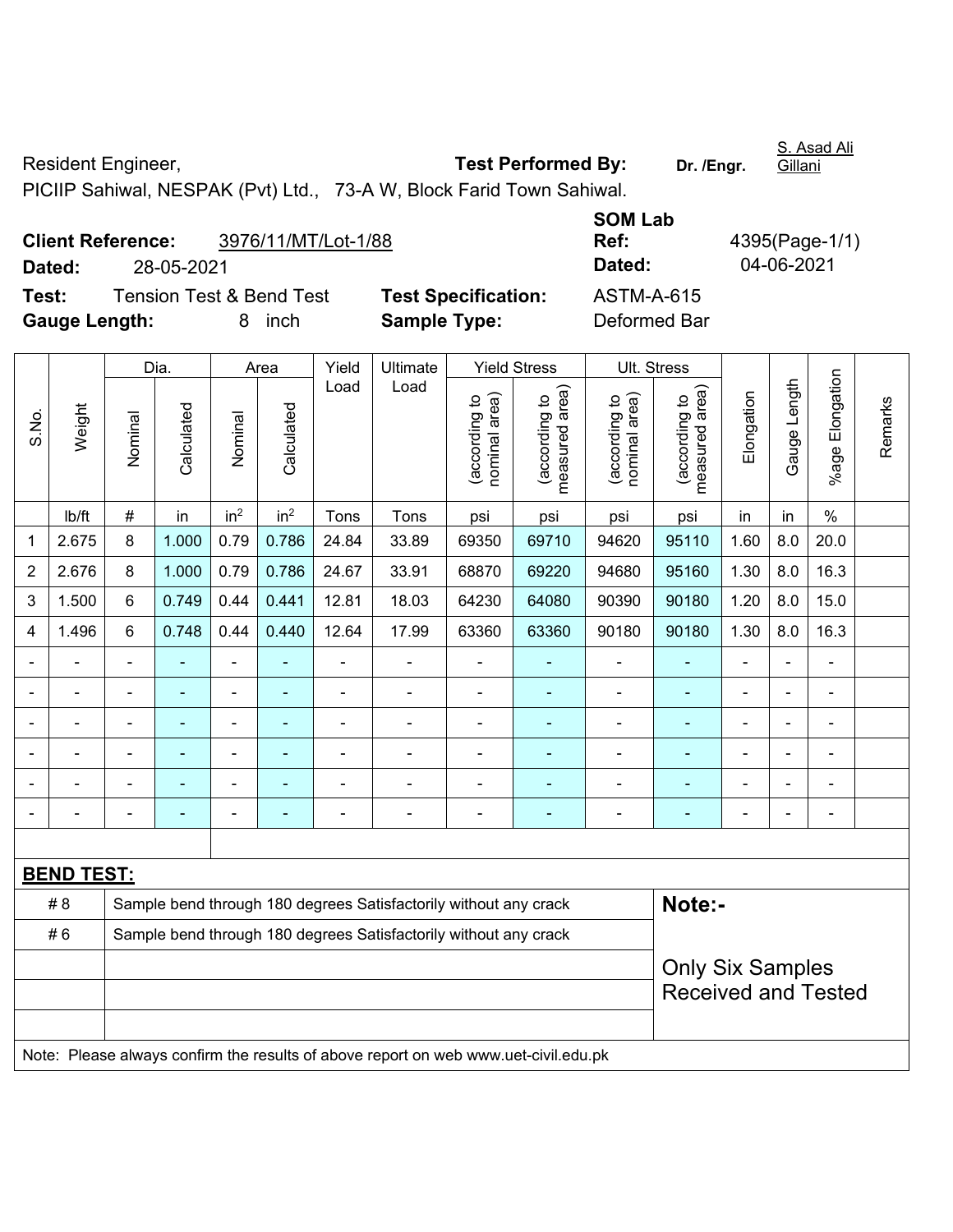Asif Pervaiz Butt **Test Performed By:** Dr. /Engr.

S. Asad Ali Gillani

Project Manager, AYQ Developers Pvt. Ltd. Lahore

# **Client Reference:** Nil

**Dated:** 04-06-2021 **Dated:** 04-06-2021

**Test:** Tension Test & Bend Test **Test Specification:** ASTM-A-615 **Gauge Length:** 8 inch **Sample Type:** Deformed Bar (Ittefaq Steel)

| SOM Lab |                |
|---------|----------------|
| Ref:    | 4397(Page-1/1) |
| Dated:  | 04-06-2021     |

|                          |                                                                                     |                | Dia.           |                          | Area<br>Yield            |                | Ultimate                                                         |                                | <b>Yield Stress</b>                         | Ult. Stress                    |                                 |                |                |                          |         |
|--------------------------|-------------------------------------------------------------------------------------|----------------|----------------|--------------------------|--------------------------|----------------|------------------------------------------------------------------|--------------------------------|---------------------------------------------|--------------------------------|---------------------------------|----------------|----------------|--------------------------|---------|
| S.No.                    | Weight                                                                              | Nominal        | Calculated     | Nominal                  | Calculated               | Load           | Load                                                             | (according to<br>nominal area) | (according to<br>measured area)<br>measured | nominal area)<br>(according to | (according to<br>measured area) | Elongation     | Gauge Length   | Elongation<br>$%$ age I  | Remarks |
|                          | lb/ft                                                                               | $\#$           | in             | in <sup>2</sup>          | in <sup>2</sup>          | Tons           | Tons                                                             | psi                            | psi                                         | psi                            | psi                             | in             | in             | $\%$                     |         |
| 1                        | 2.657                                                                               | 8              | 0.997          | 0.79                     | 0.781                    | 29.36          | 37.28                                                            | 81960                          | 82910                                       | 104070                         | 105270                          | 1.10           | 8.0            | 13.8                     |         |
| $\overline{2}$           | 2.613                                                                               | 8              | 0.989          | 0.79                     | 0.768                    | 29.56          | 37.49                                                            | 82530                          | 84890                                       | 104670                         | 107670                          | 1.00           | 8.0            | 12.5                     |         |
| 3                        | 2.621                                                                               | 8              | 0.990          | 0.79                     | 0.770                    | 29.15          | 36.77                                                            | 81390                          | 83510                                       | 102650                         | 105310                          | 1.00           | 8.0            | 12.5                     |         |
|                          |                                                                                     |                |                | ä,                       |                          | ä,             | $\blacksquare$                                                   | $\blacksquare$                 |                                             | $\blacksquare$                 | ä,                              |                | L.             | L,                       |         |
|                          |                                                                                     |                |                | ÷                        |                          | ÷              | $\blacksquare$                                                   | $\blacksquare$                 |                                             | $\blacksquare$                 |                                 |                | $\blacksquare$ | $\blacksquare$           |         |
| $\blacksquare$           | $\blacksquare$                                                                      | $\blacksquare$ | ÷              | ÷,                       | $\blacksquare$           | $\blacksquare$ | $\blacksquare$                                                   | $\blacksquare$                 |                                             | $\blacksquare$                 | ÷                               | $\blacksquare$ | $\blacksquare$ | $\blacksquare$           |         |
| $\overline{\phantom{0}}$ | $\blacksquare$                                                                      | $\blacksquare$ | ۰              | $\overline{\phantom{0}}$ | ٠                        | ÷              | $\blacksquare$                                                   | $\overline{\phantom{a}}$       | $\blacksquare$                              | $\blacksquare$                 | ٠                               | $\blacksquare$ | ÷,             | $\overline{\phantom{a}}$ |         |
|                          | L.                                                                                  | $\blacksquare$ | $\blacksquare$ | ÷                        | $\overline{\phantom{0}}$ | ÷              | $\blacksquare$                                                   | $\blacksquare$                 | ٠                                           | $\blacksquare$                 | $\blacksquare$                  |                | $\blacksquare$ | $\blacksquare$           |         |
|                          |                                                                                     |                |                | $\overline{a}$           |                          |                |                                                                  | $\blacksquare$                 | ٠                                           | $\blacksquare$                 | $\blacksquare$                  |                |                | $\blacksquare$           |         |
|                          |                                                                                     |                |                | $\blacksquare$           | $\blacksquare$           | $\blacksquare$ | $\blacksquare$                                                   | $\blacksquare$                 | ٠                                           | $\blacksquare$                 | ÷                               | $\blacksquare$ | $\blacksquare$ | $\blacksquare$           |         |
|                          |                                                                                     |                |                |                          |                          |                |                                                                  |                                |                                             |                                |                                 |                |                |                          |         |
|                          | <b>BEND TEST:</b>                                                                   |                |                |                          |                          |                |                                                                  |                                |                                             |                                |                                 |                |                |                          |         |
|                          | #8                                                                                  |                |                |                          |                          |                | Sample bend through 180 degrees Satisfactorily without any crack |                                |                                             |                                | Note:-                          |                |                |                          |         |
|                          |                                                                                     |                |                |                          |                          |                |                                                                  |                                |                                             |                                |                                 |                |                |                          |         |
|                          |                                                                                     |                |                |                          |                          |                |                                                                  |                                |                                             |                                | <b>Only Four Samples</b>        |                |                |                          |         |
|                          |                                                                                     |                |                |                          |                          |                |                                                                  |                                |                                             |                                | <b>Received and Tested</b>      |                |                |                          |         |
|                          | Note: Please always confirm the results of above report on web www.uet-civil.edu.pk |                |                |                          |                          |                |                                                                  |                                |                                             |                                |                                 |                |                |                          |         |